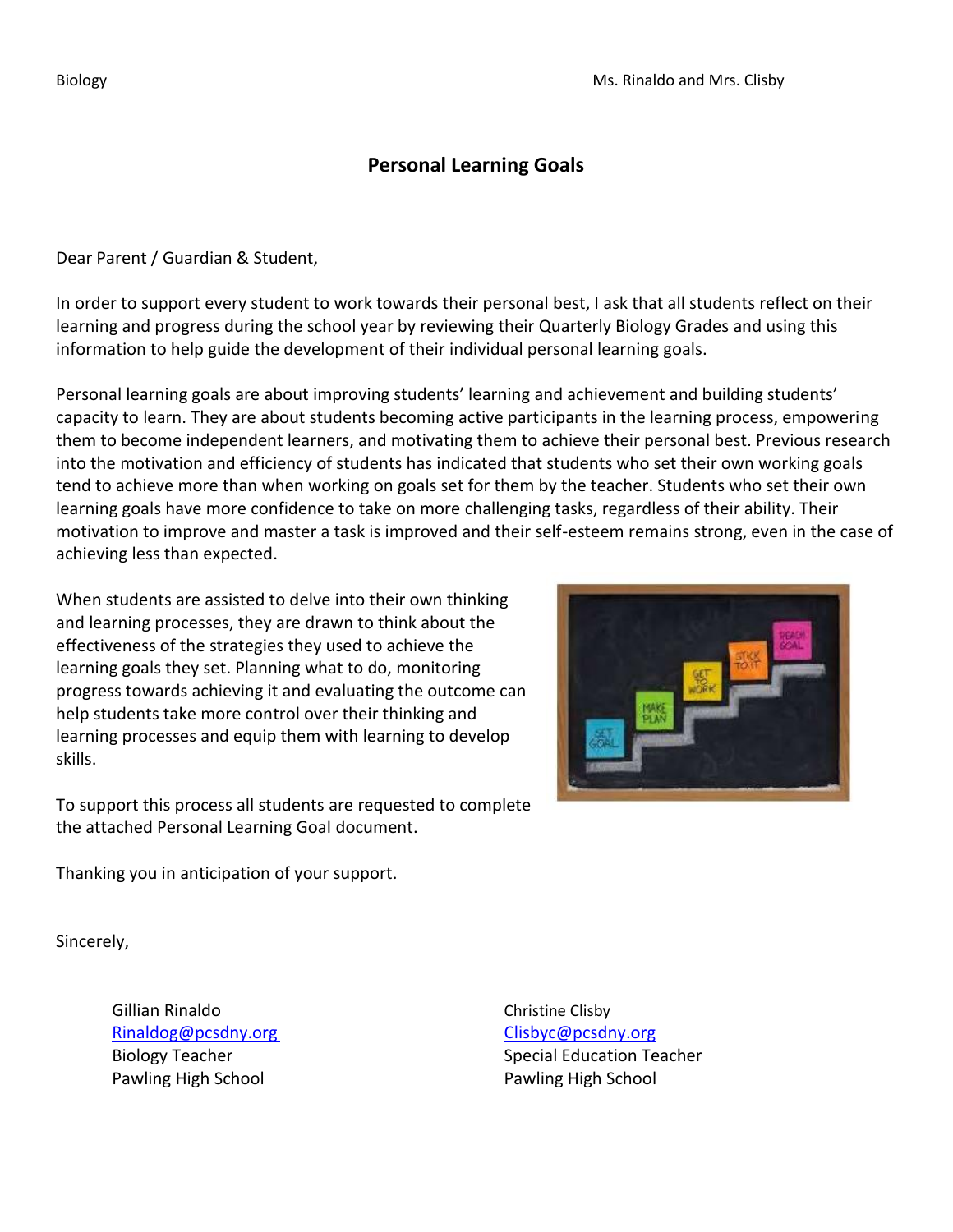Student Name: Mannell Mannell Mannell Mannell Mannell Mannell Mannell Mannell Mannell Mannell Mannell Mannell

# **Student Personal Learning Goals**

**Goals:** What you want to achieve?

**Strategies:** How you are going to get there?

What I achieved at School in (Insert previous school year)

The subject(s) I did well in…

The subject(s) I could improve in…

The achievements/activities I was proud of were…

At PHS, Ms. Rinaldo expects as close to 100% attendance as possible;

My attendance at school in \_\_\_\_\_\_\_\_\_\_\_\_\_(Insert previous school year) was:

- excellent
- pretty good
- not good

In (Insert current school year):

\*I am looking forward to…..

\*I am concerned about……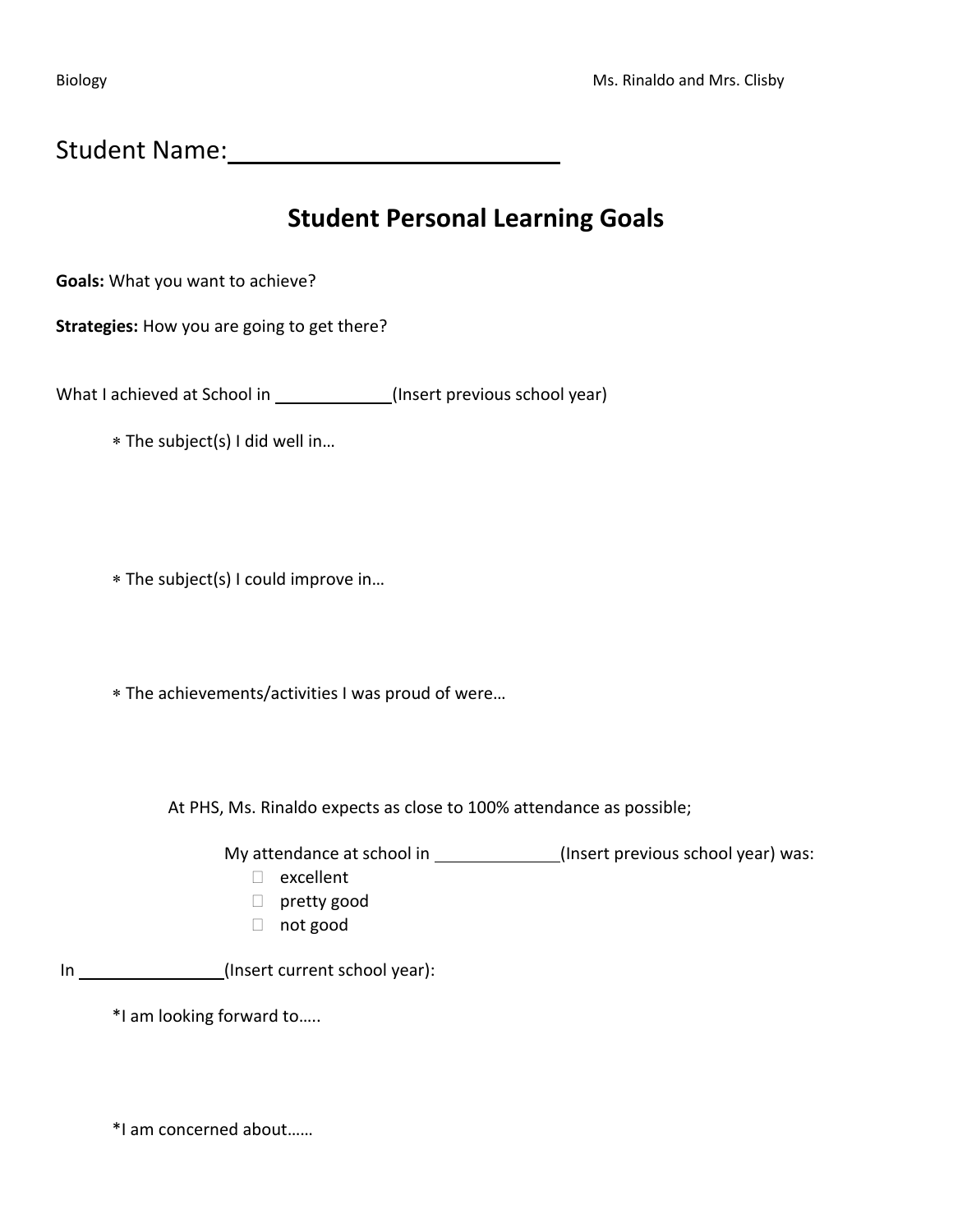\*I am / am not very organized because…..

\*If I have a problem / issue at school, I think I would be able to talk about it with…..

\*My teachers can support my learning by.....

**Directions:** For the following, place a tick in the box for things you would like to be able to improve your skills in (tick as many boxes as you need to), and shade or color the box for things you feel you are good at (shade or color as many boxes as you need to).

| <b>Time management</b>                | <b>Being organised</b>     |
|---------------------------------------|----------------------------|
| Getting my work in on time            | <b>Helping others</b>      |
| <b>Concentrating in class</b>         | <b>Listening to others</b> |
| <b>Feeling OK about myself</b>        | <b>Studying for exams</b>  |
| Keeping my Student Planner up to date | <b>Being responsible</b>   |
| Being respected by others             | <b>Being trusted</b>       |
| Being motivated at school             | <b>Making friends</b>      |

Other things that are not listed that I would like to develop my skills in are.....

Other things that are not listed that I feel that I am good at are....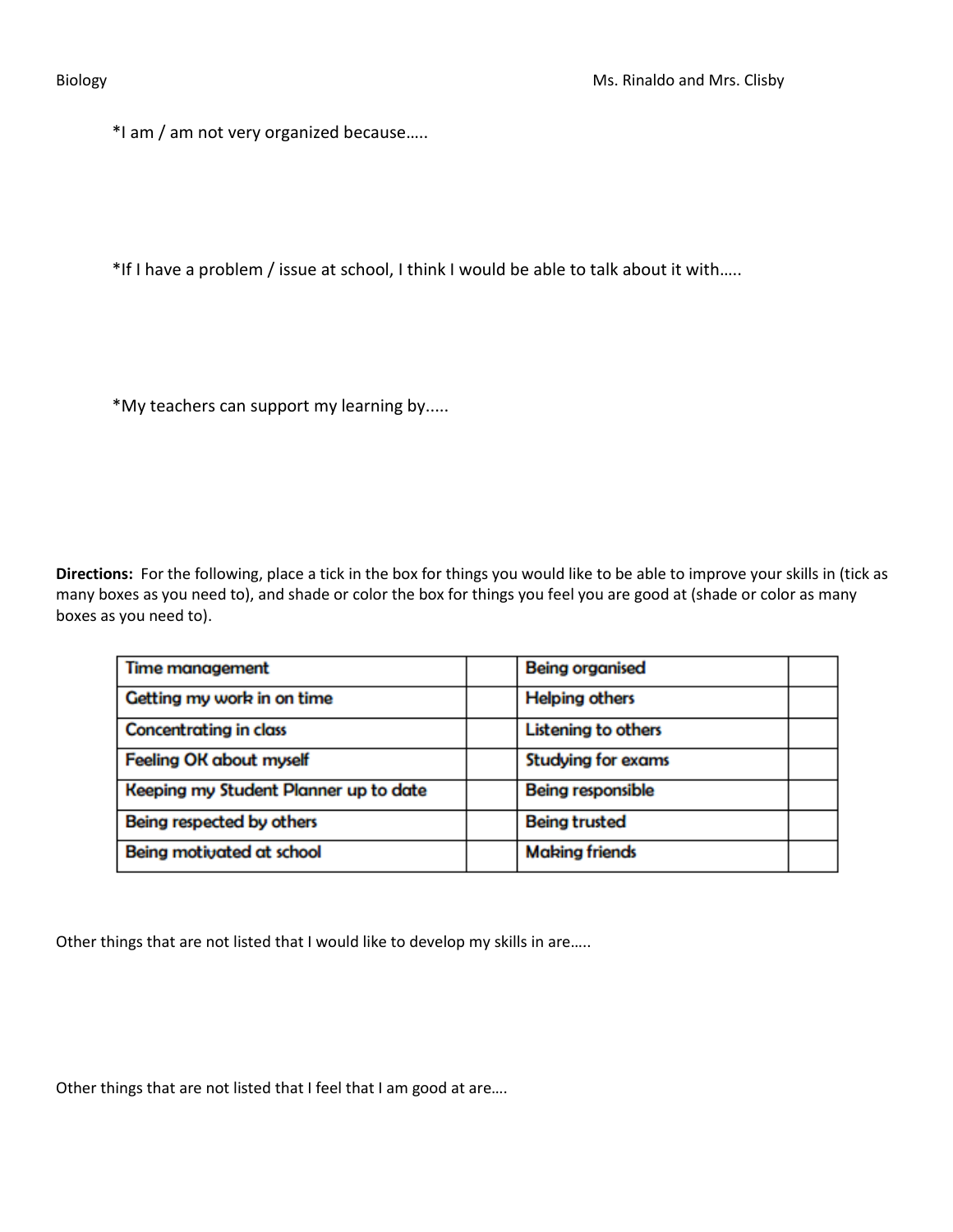# Setting My Personal Learning Goals for \_\_\_\_\_\_\_\_\_\_\_\_\_\_(Insert current school year): **(What I would like to achieve…)**

### Goal: (what) - academic achievement, work habits, social, behaviour

| ∍ |  |
|---|--|
| s |  |

## **Strategies:** How will you achieve the goal?

What strategies will you use at school and at home? Include the help and things you need. Ë

Measuring success: How will you know you achieved your goal? What evidence will you use? What will be your measure and what is your target?

### Date for review: (By when do you plan to achieve this goal?)

### Activities that I would like to be involved in at school this year include: